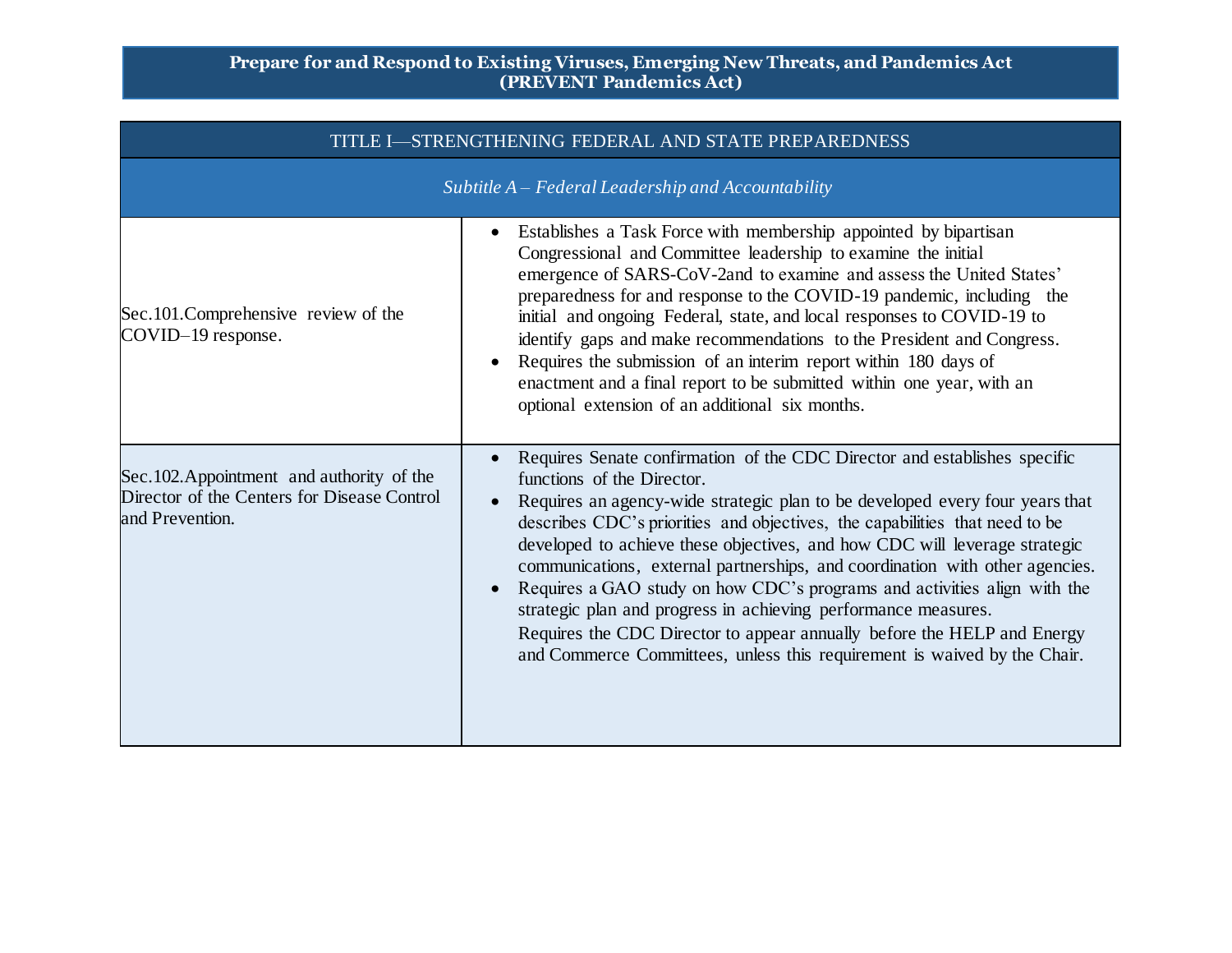| Sec.103. Public health and medical<br>preparedness and response coordination. | Provides additional authority for the Secretary of HHS to coordinate with, and<br>request support from, other departments and agencies in leading the Federal<br>public health and medical response to a public health emergency and includes a<br>GAO study on the use of existing authorities for related interagency agreements.<br>Clarifies ASPR's role and responsibilities in public health and medical<br>preparedness and response activities.<br>Requires national- and state-level full-scale exercises every five years to<br>identify and address gaps in preparedness and response, including the ability of<br>SNS to appropriately support the response to a large-scale, long-term public<br>health emergency.<br>Requires the ASPR to appear annually before the HELP and Energy and<br>Commerce Committees, unless this requirement is waived by the Chair.<br>Requires HHS to submit an annual report to Congress on the state of public<br>health preparedness. |
|-------------------------------------------------------------------------------|--------------------------------------------------------------------------------------------------------------------------------------------------------------------------------------------------------------------------------------------------------------------------------------------------------------------------------------------------------------------------------------------------------------------------------------------------------------------------------------------------------------------------------------------------------------------------------------------------------------------------------------------------------------------------------------------------------------------------------------------------------------------------------------------------------------------------------------------------------------------------------------------------------------------------------------------------------------------------------------|
| Sec. 104. Strengthening public health<br>communication.                       | Requires the Secretary of HHS to establish a Public Health Information and<br>Communication Advisory Committee to provide recommendations to the<br>Secretary on communication and dissemination of scientific and evidence-<br>based public health information during public health emergencies.                                                                                                                                                                                                                                                                                                                                                                                                                                                                                                                                                                                                                                                                                    |
|                                                                               | Subtitle $B - State$ and Local Readiness                                                                                                                                                                                                                                                                                                                                                                                                                                                                                                                                                                                                                                                                                                                                                                                                                                                                                                                                             |
| Sec.111. Improving state and local public<br>health security.                 | Updates the CDC Public Health Emergency Preparedness (PHEP) cooperative<br>agreements to ensure coordination between health departments and other state<br>agencies to improve preparedness and response planning.<br>Requires PHEP recipients to provide technical assistance to agencies and other<br>entities in which there is an increased risk of infectious disease outbreaks, such<br>as residential care facilities and group homes, in order to improve preparedness<br>and response.                                                                                                                                                                                                                                                                                                                                                                                                                                                                                      |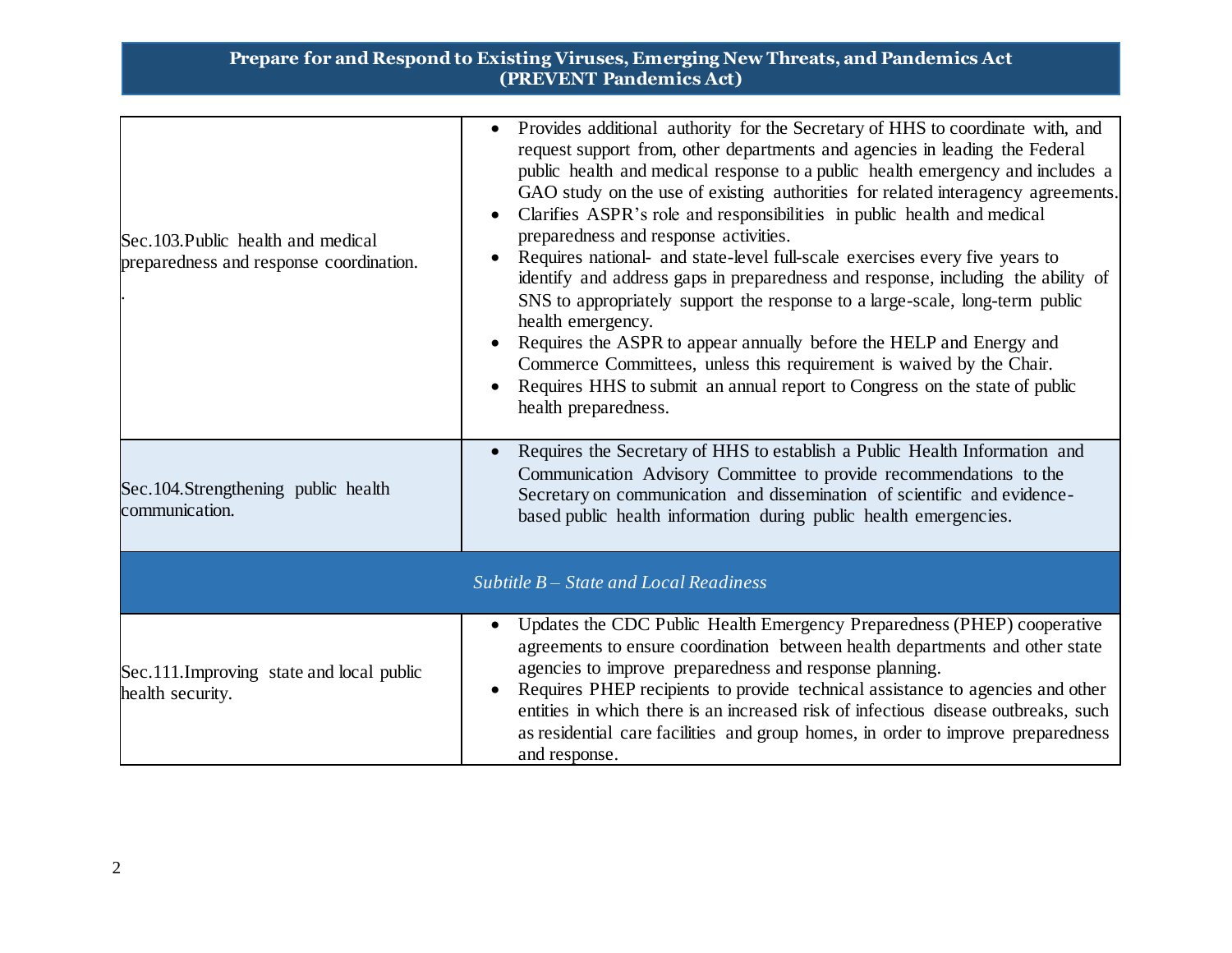| Sec.112. Supporting access to mental health<br>and substance use disorder services during<br>public health emergencies. | Directs the Substance Abuse and Mental Health Services Administration<br>(SAMHSA) to support continued access to mental health and substance use<br>disorder services during public health emergencies.<br>Requires SAMHSA's Strategic Plan and Biennial Report to Congress to include<br>$\bullet$<br>the agency's activities to support continued access to mental health and<br>substance use disorder services during public health emergencies, including for<br>at-risk individuals.<br>Requires the Assistant Secretary to submit a report to Congress, based on<br>$\bullet$<br>feedback from SAMHSA's advisory councils, describing steps SAMHSA can<br>take to $(1)$ improve the provision of mental health and substance use disorder<br>services as part of the medical response to a public health emergency and (2)<br>improve the provision of such services during public health emergencies.<br>Requires GAO to report on SAMHSA's work during the COVID-19 pandemic. |
|-------------------------------------------------------------------------------------------------------------------------|----------------------------------------------------------------------------------------------------------------------------------------------------------------------------------------------------------------------------------------------------------------------------------------------------------------------------------------------------------------------------------------------------------------------------------------------------------------------------------------------------------------------------------------------------------------------------------------------------------------------------------------------------------------------------------------------------------------------------------------------------------------------------------------------------------------------------------------------------------------------------------------------------------------------------------------------------------------------------------------|
| Sec.113. Trauma care reauthorization.                                                                                   | Reauthorizes two grant programs to improve the provision of trauma care,<br>including in rural areas, by increasing coordination and situational awareness<br>within emergency medical and trauma systems and identifying and<br>disseminating best practices.<br>Directs ASPR to support the improvement and coordination of emergency<br>medical services and trauma care during a public health emergency, which may<br>include issuing guidance for patient movement and triage and disseminating<br>best practices and related information.                                                                                                                                                                                                                                                                                                                                                                                                                                       |
| Sec.114. Assessment of containment and<br>mitigation of infectious diseases.                                            | Requires a GAO report on state and territorial preparedness and response plans<br>to mitigate the spread of COVID-19 and technical assistance provided by the<br>federal government to support such mitigation efforts over the course of the<br>pandemic.                                                                                                                                                                                                                                                                                                                                                                                                                                                                                                                                                                                                                                                                                                                             |
|                                                                                                                         | TITLE II—IMPROVING PUBLIC HEALTH PREPAREDNESS AND RESPONSE CAPACITY                                                                                                                                                                                                                                                                                                                                                                                                                                                                                                                                                                                                                                                                                                                                                                                                                                                                                                                    |
|                                                                                                                         | Subtitle A - Addressing Disparities and Improving Public Health Emergency Responses                                                                                                                                                                                                                                                                                                                                                                                                                                                                                                                                                                                                                                                                                                                                                                                                                                                                                                    |
| Sec.201.Addressing social determinants of<br>health and improving health outcomes.                                      | Authorizes a grant program to support evidence-based or evidence-informed<br>projects to reduce health disparities and improve health outcomes by increasing                                                                                                                                                                                                                                                                                                                                                                                                                                                                                                                                                                                                                                                                                                                                                                                                                           |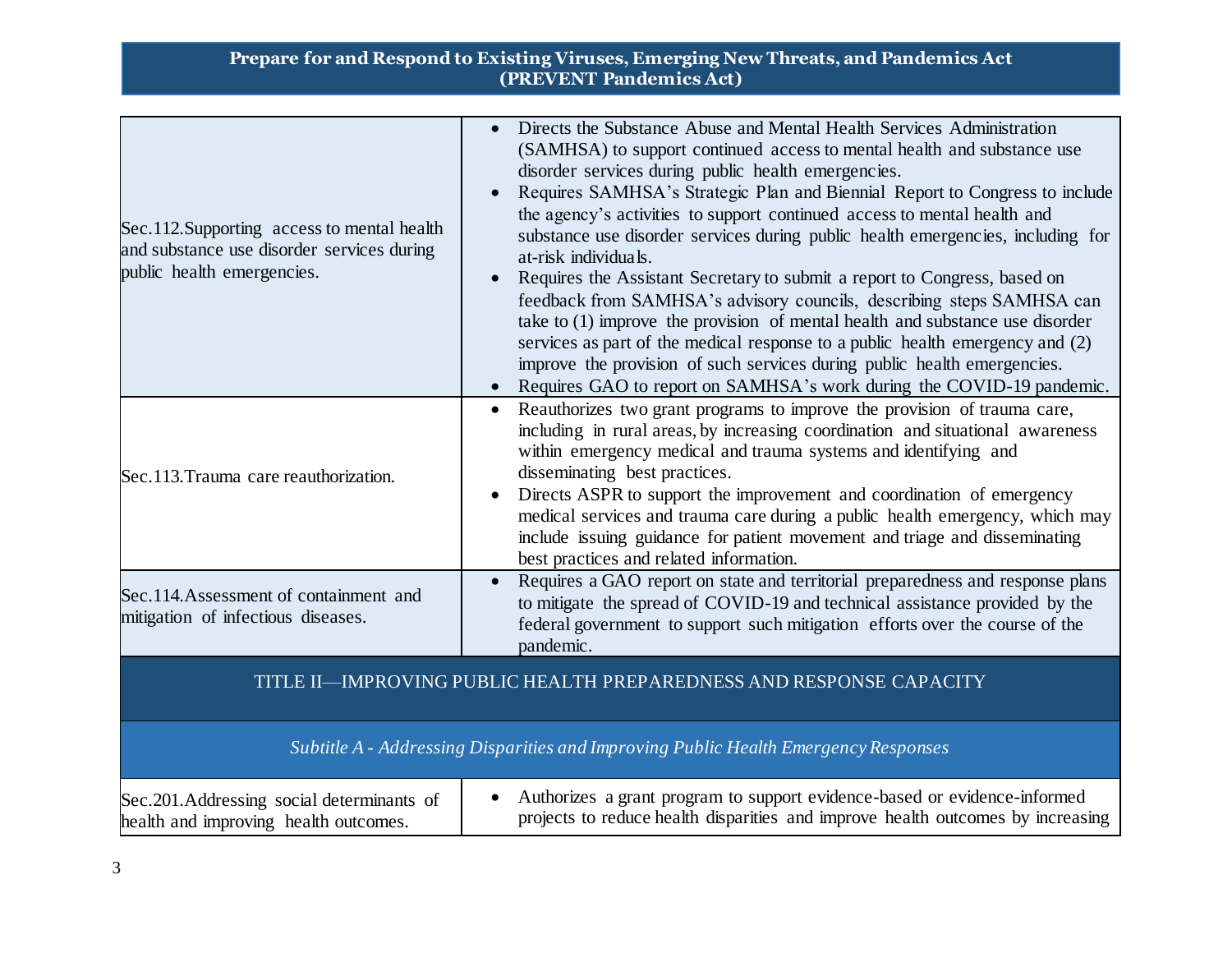| Sec.202. National Academies of Sciences                                                        | capacity to address social determinants of health within communities, such as<br>through disseminating strategies to address social determinant of health, ways to<br>use technology to improve coordination with social services, and implementing<br>best practices for improving health outcomes.<br>Authorizes grants to identify or facilitate the development of best practices to<br>support improved health outcomes by addressing social determinants of health;<br>provide technical assistance, training, and evaluation assistance to health<br>departments; or establish or operate regional centers to develop, evaluate, and<br>disseminate effective strategies to address social determinants of health.<br>Requires the Secretary to submit a report to Congress on activities funded.<br>Requires a GAO study on the outcomes and effectiveness of this program and<br>coordination with related HHS programs.<br>Requires a National Academies of Sciences, Engineering, and Medicine (or<br>"Academies") study on the effects of health disparities on health outcomes, |
|------------------------------------------------------------------------------------------------|----------------------------------------------------------------------------------------------------------------------------------------------------------------------------------------------------------------------------------------------------------------------------------------------------------------------------------------------------------------------------------------------------------------------------------------------------------------------------------------------------------------------------------------------------------------------------------------------------------------------------------------------------------------------------------------------------------------------------------------------------------------------------------------------------------------------------------------------------------------------------------------------------------------------------------------------------------------------------------------------------------------------------------------------------------------------------------------------|
| report.                                                                                        | including related to public health emergencies.<br>Clarifies that the Academies may leverage relevant ongoing work to complete<br>these requirements.                                                                                                                                                                                                                                                                                                                                                                                                                                                                                                                                                                                                                                                                                                                                                                                                                                                                                                                                        |
|                                                                                                | Subtitle B - Improving Public Health Data                                                                                                                                                                                                                                                                                                                                                                                                                                                                                                                                                                                                                                                                                                                                                                                                                                                                                                                                                                                                                                                    |
| Sec.211.Modernizing biosurveillance<br>capabilities and infectious disease data<br>collection. | Updates biosurveillance capabilities to improve public health situational<br>awareness by:<br>Clarifying the Secretary's public health situational awareness authority<br>$\circ$<br>to include modernizing applicable existing public health data systems<br>and networks of the Department of Health and Human Services to<br>reflect technological advancements.<br>Adding topics for discussion at the public meeting required under<br>$\circ$<br>current law to improve situational awareness, such as integration of<br>laboratory and other relevant data systems and improving electronic<br>exchange of health information.<br>Updating the strategy and implementation plan to improve collaboration<br>$\circ$<br>among Federal departments, implement lessons learned from previous<br>public health emergencies, and identify steps the Secretary will take to                                                                                                                                                                                                                 |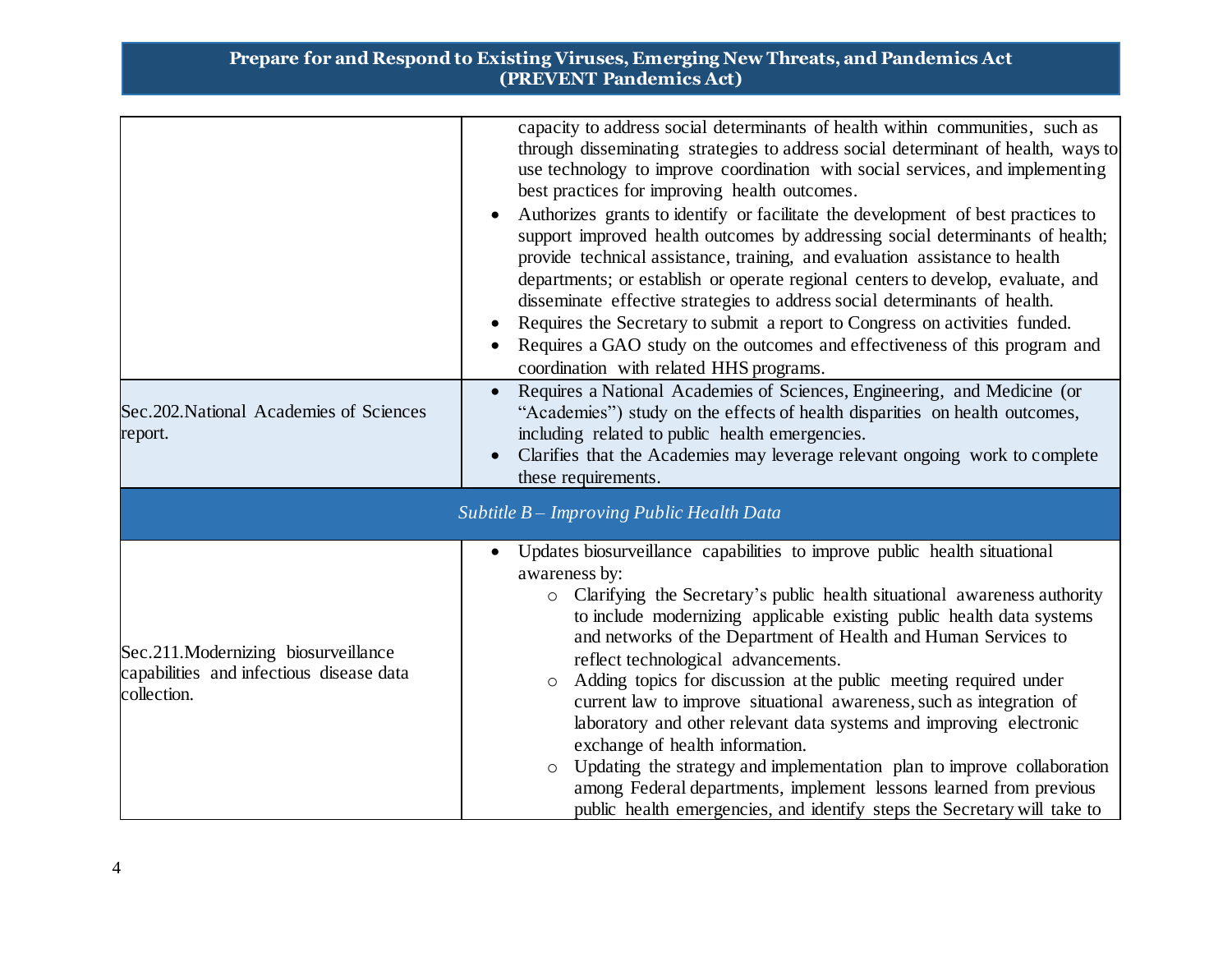|                                                                                         | further develop and integrate infectious disease detection, support rapid<br>and accurate reporting of laboratory test results during a public health<br>emergency, and improve coordination with public health officials,<br>clinical laboratories, and other entities with expertise in public health<br>surveillance.<br>Clarifying that an existing authority allowing the Secretary to award<br>$\circ$<br>grants to states to establish or operate state or regional situational<br>awareness systems should be carried out by the CDC Director                                                                                                                                                                                                                                                                                                                                                                                    |
|-----------------------------------------------------------------------------------------|------------------------------------------------------------------------------------------------------------------------------------------------------------------------------------------------------------------------------------------------------------------------------------------------------------------------------------------------------------------------------------------------------------------------------------------------------------------------------------------------------------------------------------------------------------------------------------------------------------------------------------------------------------------------------------------------------------------------------------------------------------------------------------------------------------------------------------------------------------------------------------------------------------------------------------------|
| Sec.212. Genomic sequencing, analytics, and<br>public health surveillance of pathogens. | Requires the Secretary to issue guidance to support collaboration related to<br>genomic sequencing of pathogens.<br>Directs the CDC Director, in consultation with the Director of the NIH and<br>heads of other departments and agencies, to strengthen and expand activities<br>related to advanced molecular detection and genomic sequencing of pathogens,<br>including the use of genomic sequencing technologies to inform surveillance<br>activities, enhancing the sequencing and analytics capabilities of the public<br>health workforce, and continuing partnerships with public and private entities<br>for these activities.<br>Allows the CDC to award grants, contracts, or cooperative agreements to<br>entities with expertise in genomic sequencing for public health purposes.<br>Requires the Secretary to establish Centers of Excellence to support innovation<br>in pathogen genomics and molecular epidemiology. |
| Sec.213.Supporting public health data<br>availability and access.                       | Amends public health data systems modernization provisions in current law by<br>directing the CDC Director to disseminate public health data standards within<br>two years to improve the exchange of public health data and reporting to public<br>health data systems.<br>Directs ONC to conduct a study on the use of electronic data standards to order<br>and report laboratory test results.<br>Directs the Secretary to improve the access, exchange, and use of public health<br>data by updating existing, and entering into new, memoranda of understanding<br>or data use agreements with relevant federal agencies and other public and<br>private entities.<br>Allows the Secretary to work with public health departments to improve the<br>availability of public health data, and information sharing between health                                                                                                     |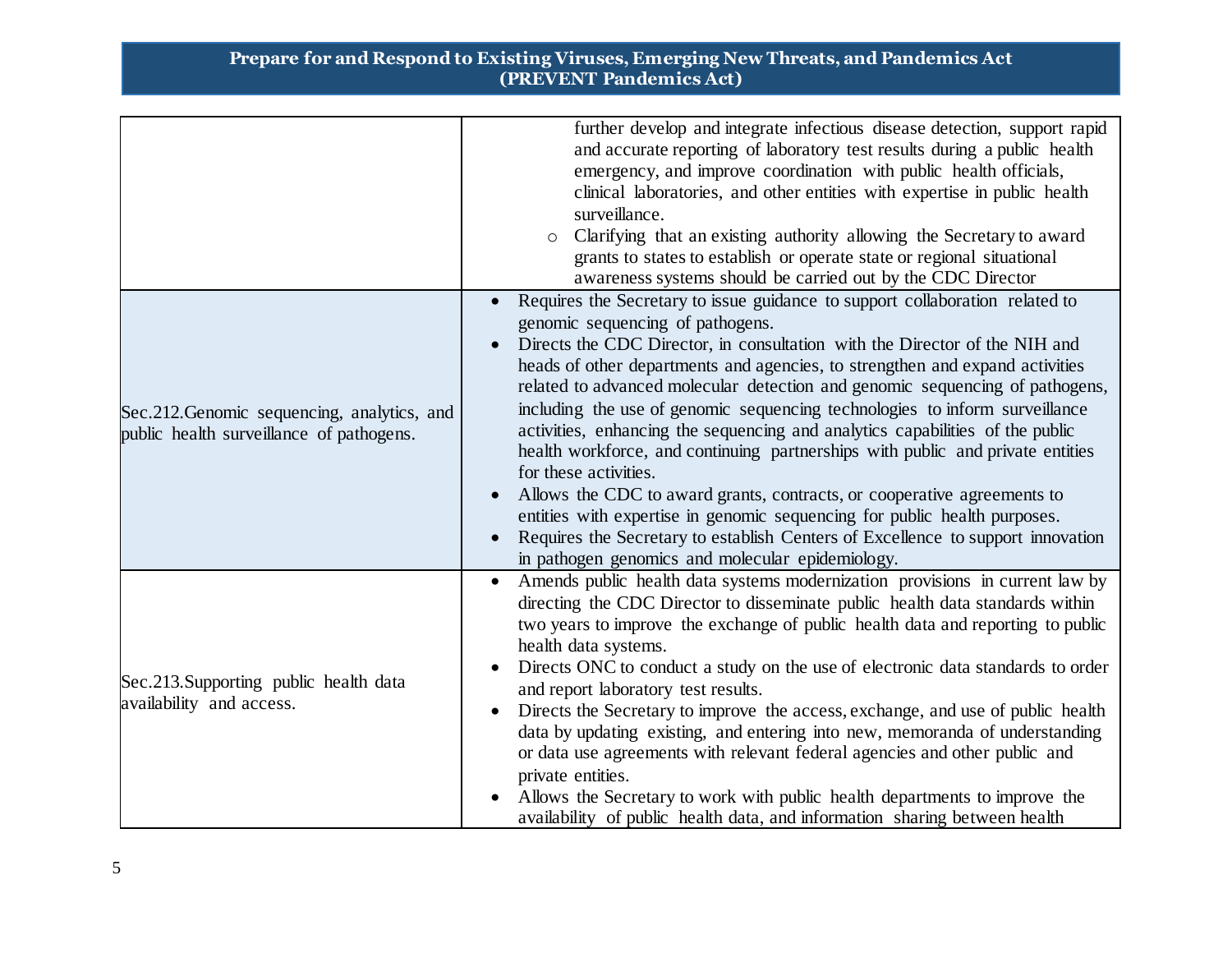| Sec.214. Epidemic forecasting and outbreak<br>analytics.                                   | departments, CDC, and ASPR, including information from health care facilities.<br>Authorizes a program to develop best practices to improve the quality and<br>completeness of the collection of demographic data to support public health<br>responses.<br>Authorizes the CDC Director to continue activities related to the development<br>of capabilities for the analysis, modeling, and forecasting of public health<br>emergencies and infectious disease outbreaks, including by leveraging the<br>capabilities of public and private entities.<br>Requires the Secretary to issue an annual report on these activities for the next 5<br>years.      |
|--------------------------------------------------------------------------------------------|--------------------------------------------------------------------------------------------------------------------------------------------------------------------------------------------------------------------------------------------------------------------------------------------------------------------------------------------------------------------------------------------------------------------------------------------------------------------------------------------------------------------------------------------------------------------------------------------------------------------------------------------------------------|
|                                                                                            | Subtitle C-Revitalizing the Public Health Workforce                                                                                                                                                                                                                                                                                                                                                                                                                                                                                                                                                                                                          |
| Sec. 221. Improving recruitment and retention<br>of the frontline public health workforce. | Reauthorizes the Public Health Workforce Loan Repayment Program to provide<br>loan repayment to individuals in exchange for working in a State, Territorial,<br>Tribal, or local public health department.<br>Requires GAO to conduct an evaluation of the public health workforce in the<br>U.S. during the COVID-19 pandemic.                                                                                                                                                                                                                                                                                                                              |
| Sec.222. Awards to support community<br>health workers and community health.               | Reauthorizes a community health worker program to promote healthy behaviors<br>$\bullet$<br>and outcomes in medically underserved communities through the use of<br>community health workers.<br>Directs funds to be used to recruit, hire, and train community health workers;<br>support community health workers in providing education and outreach in their<br>communities; address social determinants of health and eliminate health<br>disparities; and to educate community members.<br>Requires GAO to submit a report to Congress on the outcomes and<br>effectiveness of the program, as well as coordination with programs operated by<br>HRSA. |
| Sec. 223. Improving public health emergency<br>response capacity.                          | Improves HHS' ability to quickly mount an initial response to a public health<br>$\bullet$<br>emergency by allowing the Secretary to directly appoint up to [250] individuals<br>per year in which there is a declared public health emergency to preparedness<br>and response positions within HHS.<br>Requires an annual report to Congress and a GAO study on the use of this                                                                                                                                                                                                                                                                             |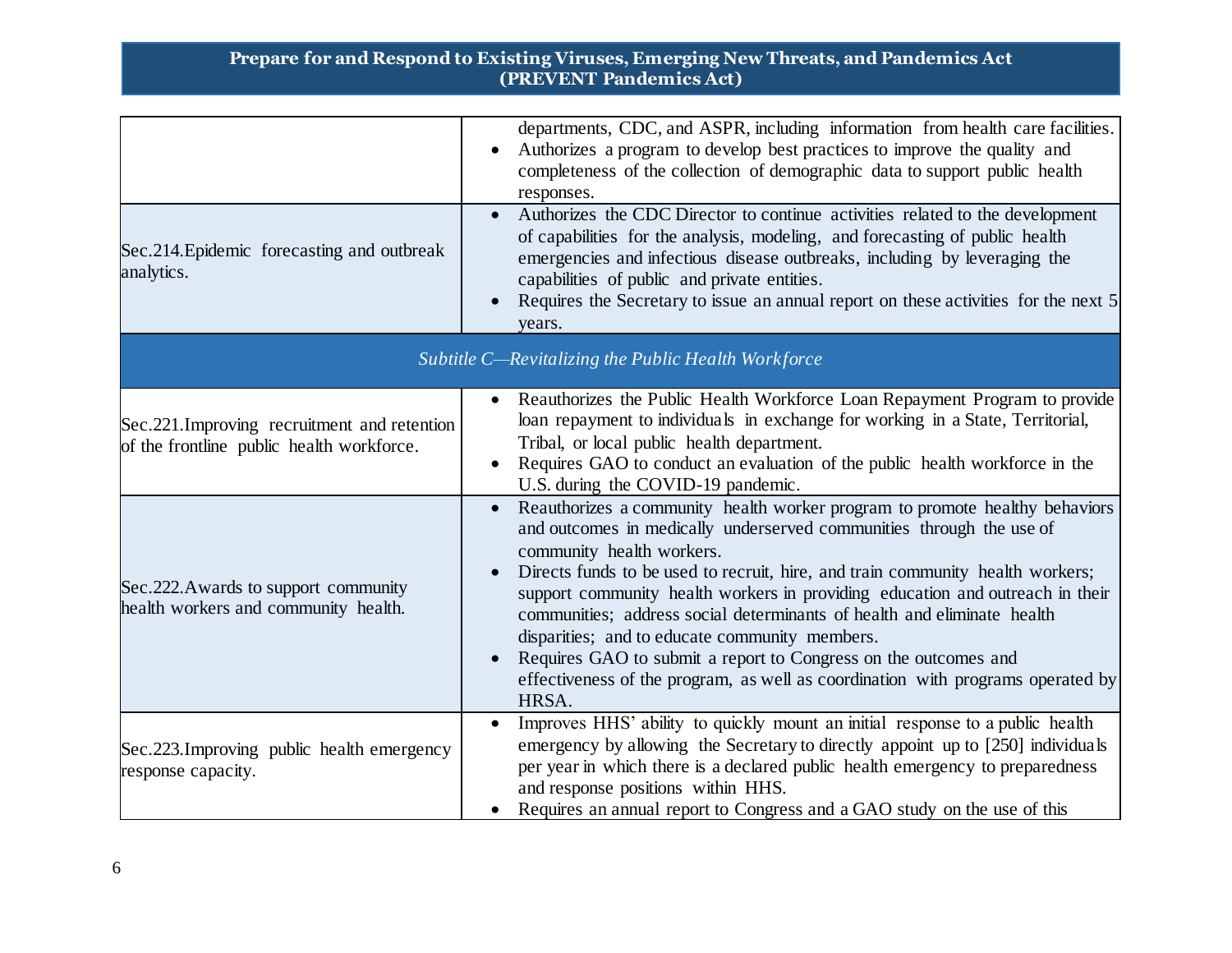|                                                                                                                 | authority.                                                                                                                                                                                                                                                                                                                                                                                                                                                                                                                                                                                                                           |
|-----------------------------------------------------------------------------------------------------------------|--------------------------------------------------------------------------------------------------------------------------------------------------------------------------------------------------------------------------------------------------------------------------------------------------------------------------------------------------------------------------------------------------------------------------------------------------------------------------------------------------------------------------------------------------------------------------------------------------------------------------------------|
| Sec. 224. Extension of authorities to support<br>health professional volunteers at community<br>health centers. | Continues the Health Center Federal Tort Claims Act Volunteer Health<br>Professionals Program.                                                                                                                                                                                                                                                                                                                                                                                                                                                                                                                                       |
|                                                                                                                 | Subtitle D-Improving Public Health Responses                                                                                                                                                                                                                                                                                                                                                                                                                                                                                                                                                                                         |
| Sec.231. Centers for public health<br>preparedness and response.                                                | Reauthorizes a network of Centers for Public Health Preparedness and<br>$\bullet$<br>Response to:<br>o translate research findings or strategies into evidence-based practices to<br>inform preparedness and response to public health emergencies;<br>improve awareness of these practices and other relevant scientific or<br>public health information among health care and public health<br>professionals and the public;<br>expand activities, such as through partnerships, to improve public health<br>preparedness and response; and<br>provide technical assistance and expertise to health departments as<br>appropriate. |
| Sec.232. Vaccine distribution plans.                                                                            | Clarifies that existing authorities of the Secretary to track the initial distribution<br>of federally purchased vaccines to inform decision-makers during an influenza<br>pandemic also apply to other pandemics.                                                                                                                                                                                                                                                                                                                                                                                                                   |
| TITLE III-ACCELERATING RESEARCH AND COUNTERMEASURE DISCOVERY                                                    |                                                                                                                                                                                                                                                                                                                                                                                                                                                                                                                                                                                                                                      |
| Sec. 301. Research and activities related to<br>long-term health effects of SARS-CoV-2<br>infection.            | Directs HHS to continue conducting or supporting basic, clinical,<br>epidemiological, behavioral, and translational research on the long-term health<br>effects of SARS-CoV-2 infection.<br>Requires HHS to develop and inform recommendations, guidance, and provide<br>educational materials for health care providers and the general public on the                                                                                                                                                                                                                                                                               |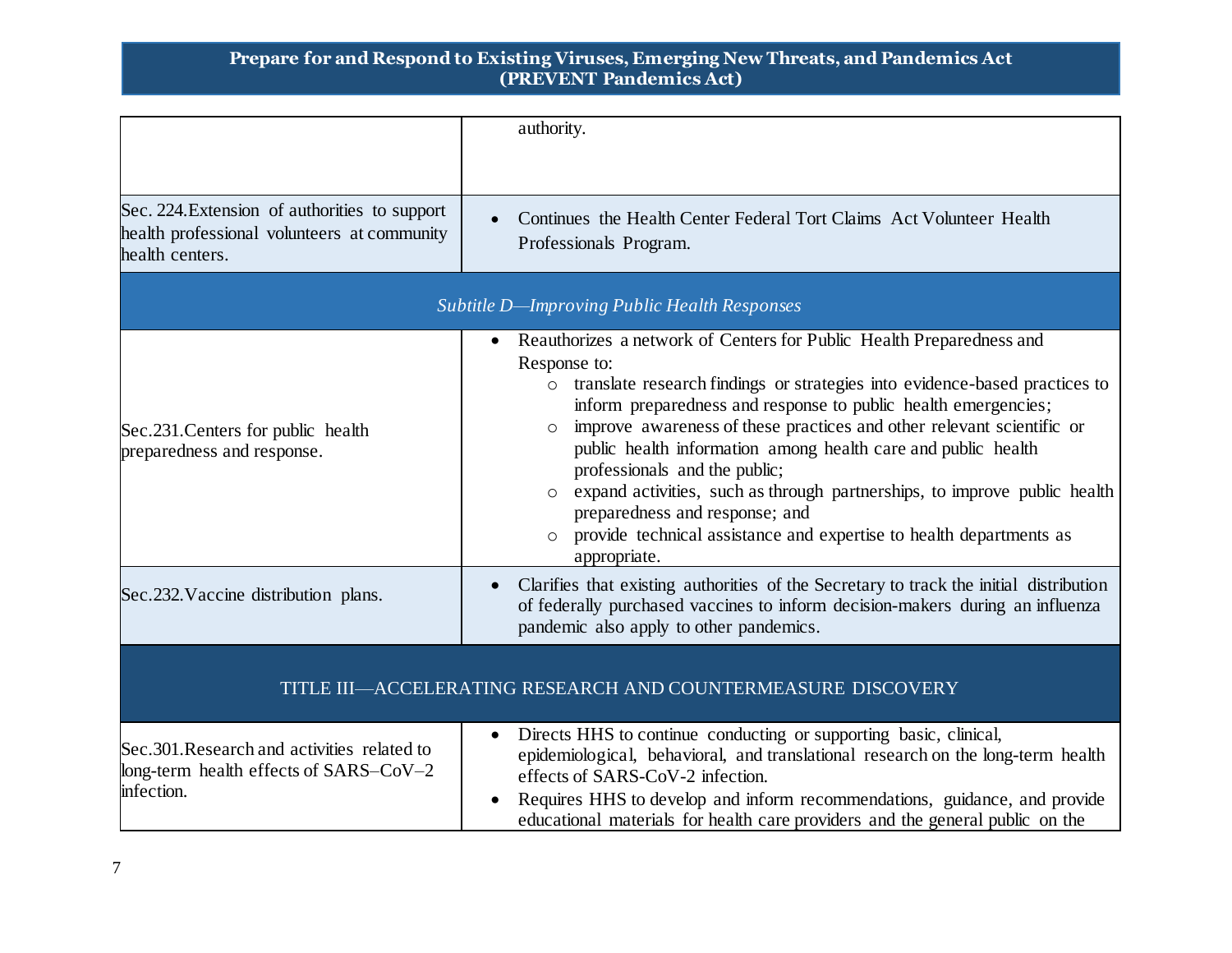|                                                                           | long-term effects of SARS-CoV-2 infection based on this research.<br>Requires HHS to submit a report to Congress with an overview of the research<br>conducted or supported under this section and any relevant findings.                                                                                                                                                                                                                                                                                                                                                                                               |
|---------------------------------------------------------------------------|-------------------------------------------------------------------------------------------------------------------------------------------------------------------------------------------------------------------------------------------------------------------------------------------------------------------------------------------------------------------------------------------------------------------------------------------------------------------------------------------------------------------------------------------------------------------------------------------------------------------------|
| Sec.302. Research centers for pathogens of<br>pandemic concern.           | Requires the National Institute of Allergy and Infectious Diseases (NIAID), in<br>collaboration with ASPR and BARDA, to establish or continue a<br>multidisciplinary research program with research centers to advance the<br>discovery and preclinical development of medical products for priority virus<br>families and other viral pathogens with the significant potential to cause a<br>pandemic.                                                                                                                                                                                                                 |
| Sec.303. Improving medical countermeasure<br>research coordination.       | Requires the NIH Director to consult with ASPR, BARDA, CDC, and the heads<br>of other Federal agencies and offices regarding research needs to advance<br>medical countermeasures for any agent or toxin that may cause a public health<br>emergency, or other research needs related to emerging public health threats.                                                                                                                                                                                                                                                                                                |
| Sec.304. Accessing specimen samples and<br>diagnostic tests.              | Requires HHS to make public policies and procedures related to public and<br>private entities accessing specimens of pathogens to support research and<br>development of medical countermeasures, such as tests.<br>Requires the Secretary to issue guidance on methods for requesting samples and<br>additional considerations for sample access and availability.<br>Allows HHS to contract with public and private entities to improve the rapid<br>development and availability of diagnostic tests to support immediate public<br>health response activities to more quickly address emerging infectious diseases. |
|                                                                           | TITLE IV—MODERNIZING AND STRENGTHENING THE SUPPLY CHAIN FOR VITAL MEDICAL PRODUCTS                                                                                                                                                                                                                                                                                                                                                                                                                                                                                                                                      |
| Sec.401. Warm base manufacturing capacity<br>for medical countermeasures. | Directs BARDA to support the establishment and maintenance of warm-base<br>domestic manufacturing surge capacity and capabilities so that medical<br>countermeasures can be rapidly manufactured when needed to respond to public<br>health emergencies.<br>Improves coordination and communication between private sector partners,<br>BARDA, and FDA to ensure that this manufacturing capacity and capabilities<br>are appropriately maintained, follow good manufacturing practices, and any<br>related challenges are identified and addressed.                                                                    |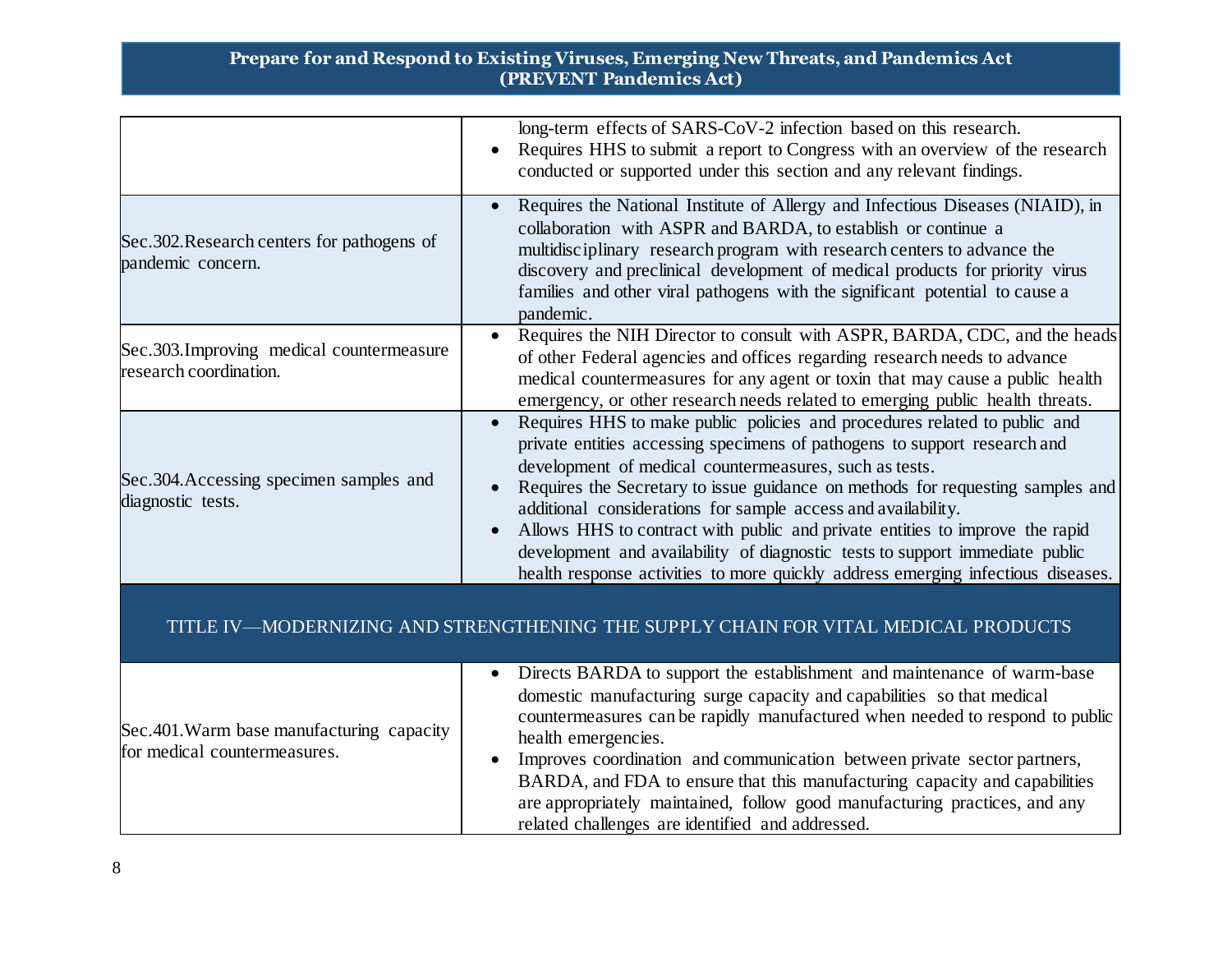|                                                                                                             | Amends a previously required GAO report to also consider plans for the<br>$\bullet$<br>sustainment of this manufacturing capacity and how BARDA is assessing the<br>ability of its award recipients to rapidly manufacture medical countermeasures.<br>Extends the authorization for BARDA's Medical Countermeasure Innovation<br>Partner through Fiscal Year 2028 to improve BARDA's ability to support<br>investment in innovative medical countermeasures and related technologies. |
|-------------------------------------------------------------------------------------------------------------|----------------------------------------------------------------------------------------------------------------------------------------------------------------------------------------------------------------------------------------------------------------------------------------------------------------------------------------------------------------------------------------------------------------------------------------------------------------------------------------|
| Sec. 402. Supply chain considerations for the<br>Strategic National Stockpile.                              | Amends the SNS Annual Threat-Based Review to include an assessment of the<br>supply chains and any vulnerabilities for products that SNS plans to purchase<br>during the period covered by the Review.                                                                                                                                                                                                                                                                                 |
| Sec.403.Strategic National Stockpile<br>equipment maintenance.                                              | Clarifies that, as part of the procedures of the SNS, the Secretary should ensure<br>that items in the stockpile are in working condition so they can be readily<br>deployed when needed.                                                                                                                                                                                                                                                                                              |
| Sec. 404. Improving transparency and<br>predictability of processes of the Strategic<br>National Stockpile. | Requires the Secretary to issue guidance on how states, territories, and Tribes<br>$\bullet$<br>can access the SNS and other countermeasures, and factors the Secretary<br>considers when making decisions related to product distribution.<br>Requires the Secretary to convene annual meetings with public health officials,<br>the private sector, and other stakeholders to share information around the<br>maintenance and use of the SNS and future procurement plans.           |
| Sec. 405. Improving supply chain flexibility<br>for the Strategic National Stockpile.                       | Authorizes the Secretary to enter into contracts to enhance surge capacity and<br>$\bullet$<br>supply chain flexibility for supplies intended for the SNS through vendor-<br>managed inventory and warm-base domestic manufacturing capacity<br>arrangements.<br>Requires a report to Congress on the use of these authorities.                                                                                                                                                        |
| Sec. 406. Strategic National Stockpile contract<br>duration.                                                | Requires the Secretary to issue contracts of at least two years in length, rather<br>$\bullet$<br>than making strictly volume-based procurements.<br>Provides flexibility to purchase additional product outside of multi-year<br>contracts when necessary to address emerging issues, such as public health<br>emergencies or when in the interest of national security.                                                                                                              |
| Sec.407.Reimbursement for certain supplies.                                                                 | Authorizes the Secretary to sell excess products from the SNS to other entities<br>$\bullet$<br>when the cost of maintaining these products in the SNS is not appropriate to<br>meet the needs of the SNS and the transfer of these products does not                                                                                                                                                                                                                                  |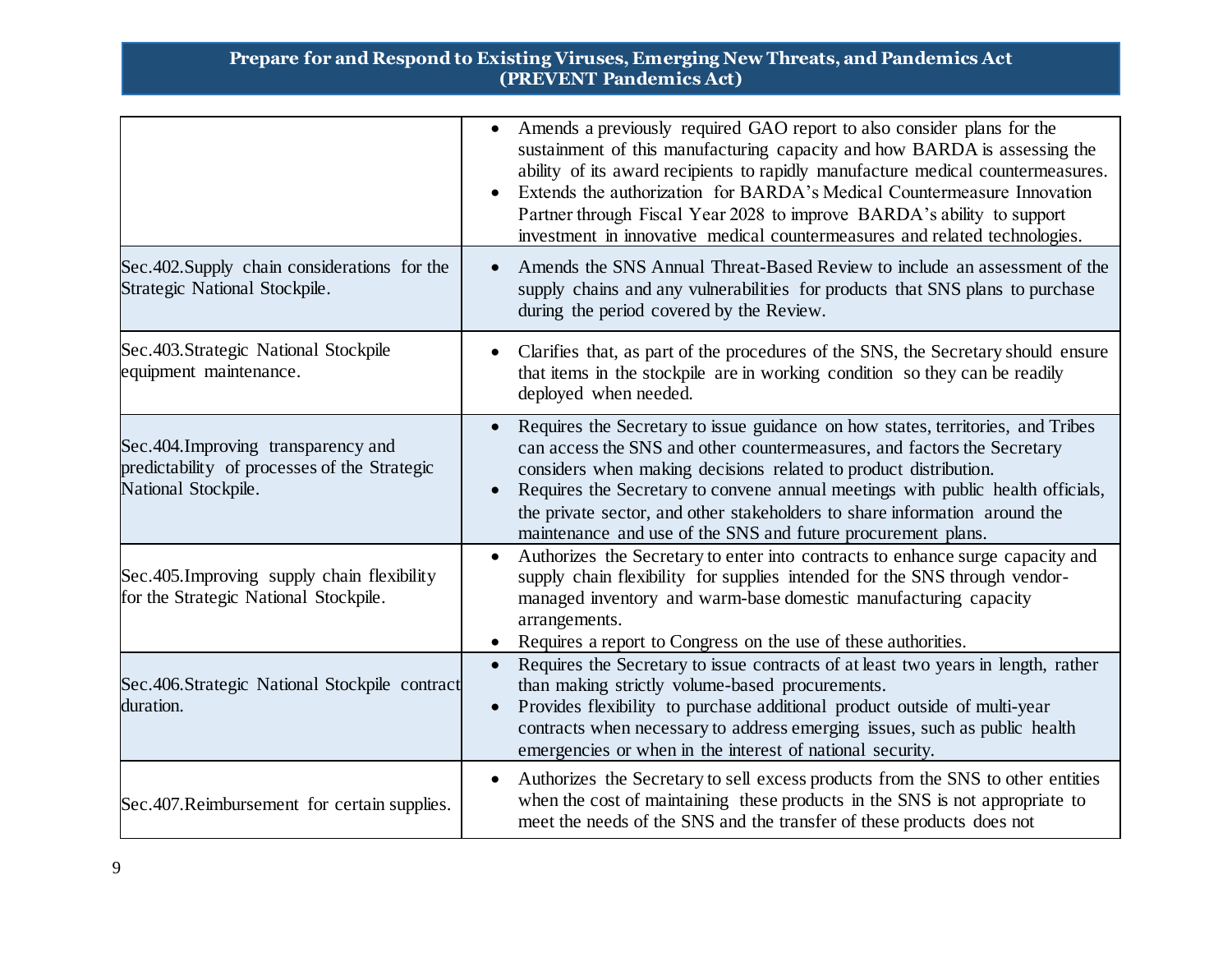|                                                                                        | compromise national security.<br>Requires a report to Congress after two years on the use of this authority.                                                                                                                                                                                                                                                                                                                                                                                                                                                                                                                                                             |
|----------------------------------------------------------------------------------------|--------------------------------------------------------------------------------------------------------------------------------------------------------------------------------------------------------------------------------------------------------------------------------------------------------------------------------------------------------------------------------------------------------------------------------------------------------------------------------------------------------------------------------------------------------------------------------------------------------------------------------------------------------------------------|
| Sec. 408. Action reporting on stockpile<br>depletion.                                  | Requires the Secretary to report regularly to Congress on SNS content<br>deployment and replenishment plans during a public health emergency.                                                                                                                                                                                                                                                                                                                                                                                                                                                                                                                            |
| Sec. 409. Provision of medical<br>countermeasures to Indian programs and<br>facilities | Clarifies that when HHS deploys products to states to respond to a public health<br>emergency, the Secretary should also make these products directly available to<br>Tribes that are affected by the public health emergency.                                                                                                                                                                                                                                                                                                                                                                                                                                           |
| Sec. 410. Grants for state strategic stockpiles.                                       | Authorizes a pilot program to support states in establishing, expanding, or<br>maintaining stockpiles of medical supplies needed to respond to a public health<br>emergency or disaster.<br>Requires HHS to issue guidance to all states within 180 days on best practices<br>and strategies for maintaining stockpiles, such as the types of products that may<br>be appropriate to maintain in a stockpile, use of vendor-managed inventory<br>arrangements, and purchasing products made in America.<br>Requires a report to Congress and GAO report assessing the impacts of the pilot<br>program and technical assistance provided by HHS to states on stockpiling. |
|                                                                                        | TITLE V—ENHANCING DEVELOPMENT AND COMBATING SHORTAGES OF MEDICAL PRODUCTS                                                                                                                                                                                                                                                                                                                                                                                                                                                                                                                                                                                                |
|                                                                                        | Subtitle A-Development and Review                                                                                                                                                                                                                                                                                                                                                                                                                                                                                                                                                                                                                                        |
| Sec.501. Advancing qualified infectious<br>disease product innovation.                 | Expands eligibility for the Qualified Infectious Disease Product (QIDP)<br>designation to include biological products.<br>Updates priority review eligibility for products that receive a QIDP designation<br>to provide that the first application that requires clinical data (other than                                                                                                                                                                                                                                                                                                                                                                              |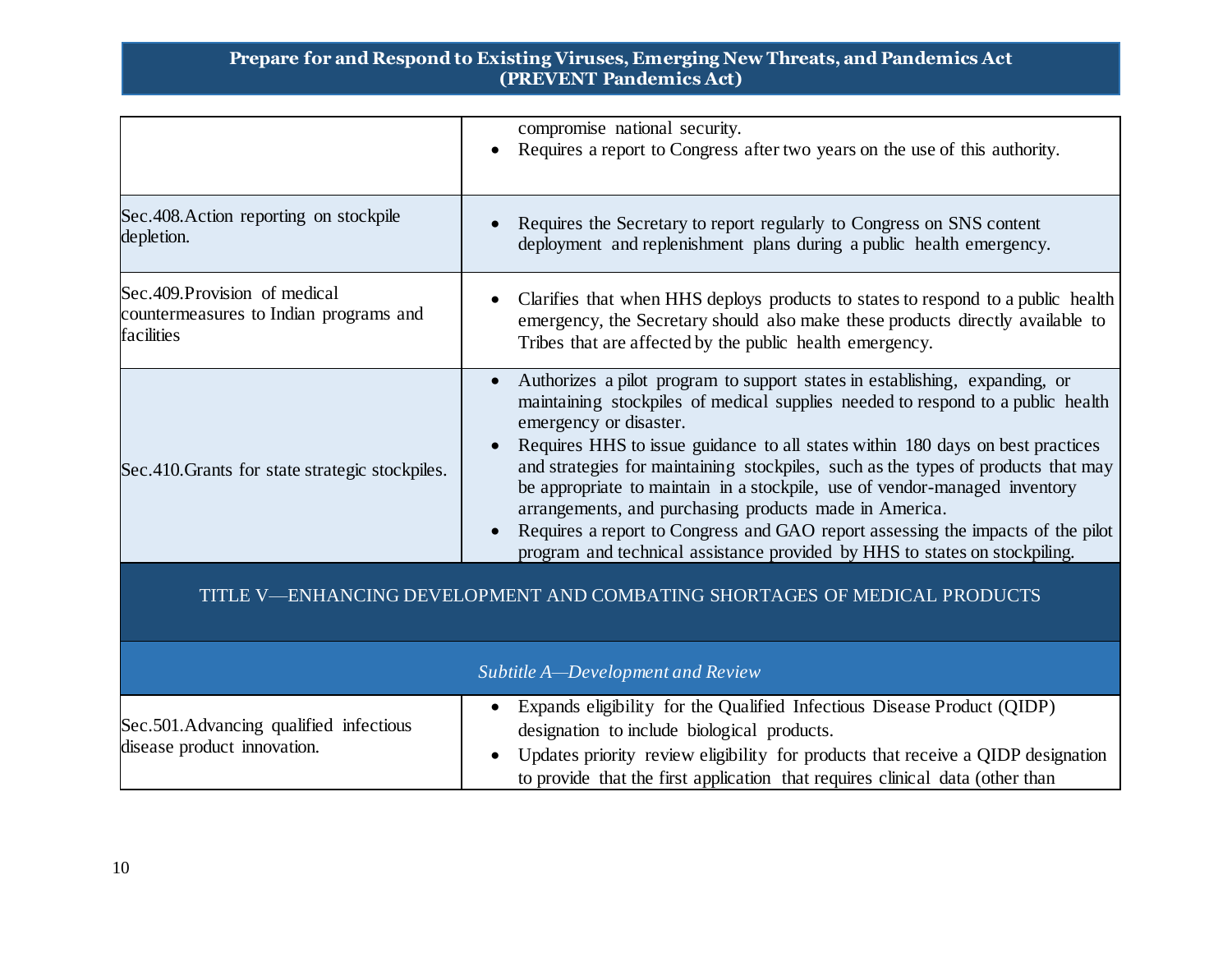|                                                                | bioavailability studies) to demonstrate safety or effectiveness receives priority<br>review.                                                                                                                                                                                                                                                                                                                                                                                                                                                                                                                                                                                                                                                                                                                                              |
|----------------------------------------------------------------|-------------------------------------------------------------------------------------------------------------------------------------------------------------------------------------------------------------------------------------------------------------------------------------------------------------------------------------------------------------------------------------------------------------------------------------------------------------------------------------------------------------------------------------------------------------------------------------------------------------------------------------------------------------------------------------------------------------------------------------------------------------------------------------------------------------------------------------------|
| Sec. 502. Modernizing clinical trials.                         | Requires FDA to issue three guidances to modernize and improve clinical trials,<br>including on the use of:<br>o Digital health technologies in clinical trials to help improve recruitment,<br>participation, and data collection.<br>Decentralized clinical trials to improve trial participant engagement and<br>$\Omega$<br>advance the use of flexible and novel clinical trial designs.<br>Seamless, concurrent, and other innovative clinical trial designs to<br>$\circ$<br>support the expedited development and review of drugs and biological<br>products.<br>Facilitates international harmonization between FDA and foreign regulators<br>with respect to the use of digital health technologies in clinical trials,<br>decentralized clinical trials, seamless, concurrent, and other innovative clinical<br>trial designs. |
| Sec.503. Accelerating countermeasure<br>development and review | Codifies FDA's successful Coronavirus Treatment Acceleration Program to<br>ensure expedited action for the development and review of countermeasures<br>during future public health emergencies.                                                                                                                                                                                                                                                                                                                                                                                                                                                                                                                                                                                                                                          |
| Sec. 504. Third party test evaluation during<br>emergencies.   | Clarifies FDA's authority to consult with third parties to evaluate and make<br>recommendations with respect to the validity, accuracy, and reliability of in<br>vitro diagnostic tests for use during a public health emergency, which will<br>enable FDA to prioritize its response efforts and surge where needed during<br>future emergencies.<br>Requires FDA to issue guidance to facilitate such consultations with third<br>parties.                                                                                                                                                                                                                                                                                                                                                                                              |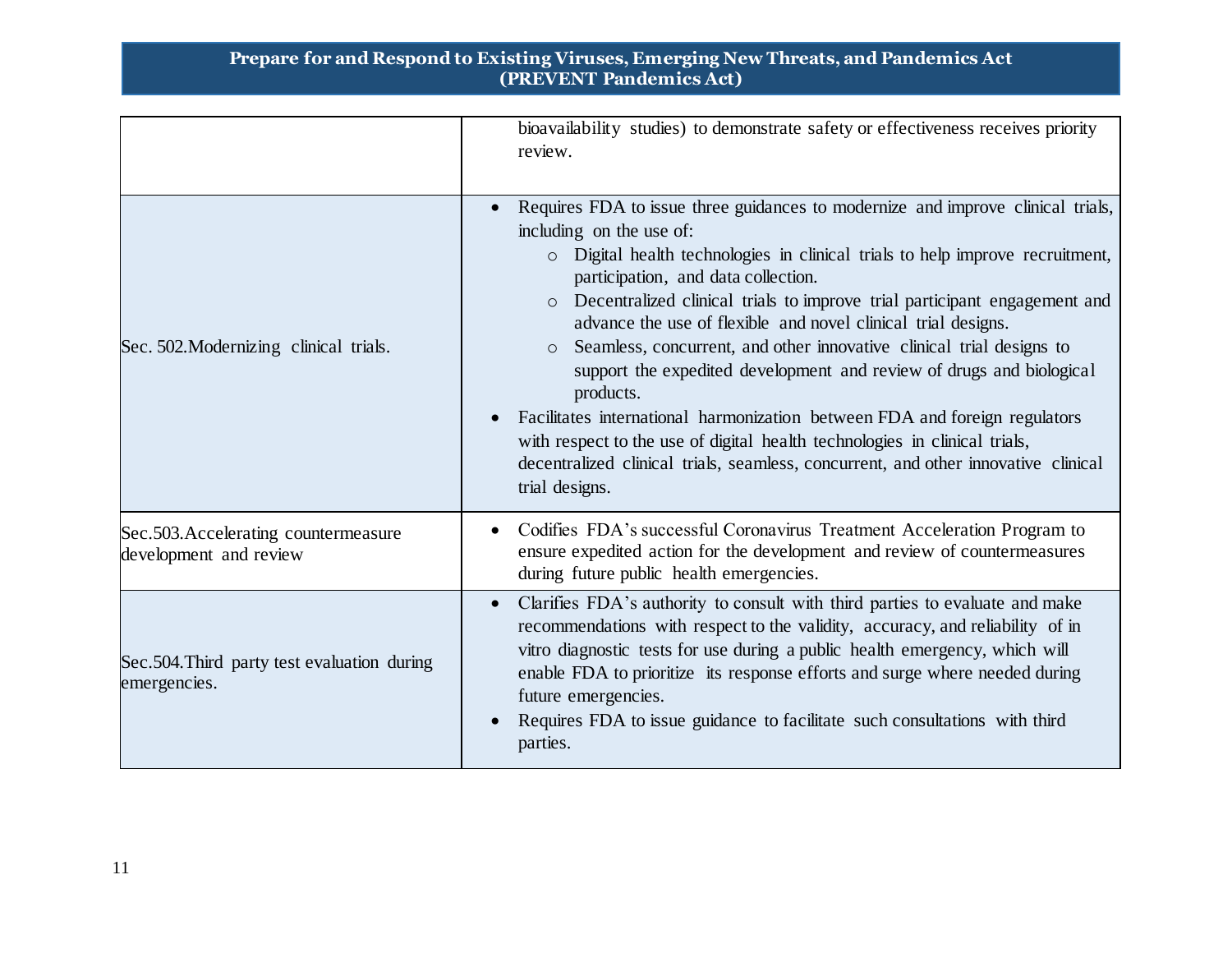| Sec. 505. Faciliating the use of real world<br>evidence.                     | Requires FDA to issue or revise guidance on the use of real-world data and real-<br>world evidence to support regulatory decision making, including with respect to<br>real-world data and real-world evidence from products authorized for<br>emergency use.                                                                                                                                                                                                                                          |
|------------------------------------------------------------------------------|--------------------------------------------------------------------------------------------------------------------------------------------------------------------------------------------------------------------------------------------------------------------------------------------------------------------------------------------------------------------------------------------------------------------------------------------------------------------------------------------------------|
| Sec.506. Advanced platform technologies.                                     | Creates an advanced platform technology designation to expedite the<br>development and review of new treatments and countermeasures that use<br>cutting-edge, adaptable platform technologies that can be incorporated or used<br>in more than one drug or biological product.<br>Requires FDA to issue guidance on the implementation of the new designation.                                                                                                                                         |
| Sec.507. Increasing EUA decision<br>transparency.                            | Provides FDA with authority to share more safety and effectiveness information<br>with the public about products authorized for emergency use.                                                                                                                                                                                                                                                                                                                                                         |
| Sec. 508. Improving FDA guidance and<br>communication.                       | Requires publication of a report identifying best practices across the FDA and<br>other applicable agencies for the development, issuance, and use of guidance<br>documents and for communications with product sponsors and other<br>stakeholders, and a plan for implementing such best practices.<br>Requires FDA to publish a report on the agency's best practices for<br>communicating with medical product sponsors and other stakeholders, and a<br>plan for implementing such best practices. |
| Sec.509.GAO study and report on hiring<br>challenges at FDA.                 | Directs GAO to issue a report assessing FDA's hiring, recruiting, and retention<br>practices, policies, and processes, and their impact on FDA's ability to carry out<br>its public health mission, particularly in light of the COVID-19 pandemic.                                                                                                                                                                                                                                                    |
| Subtitle B-Mitigating Shortages                                              |                                                                                                                                                                                                                                                                                                                                                                                                                                                                                                        |
| Sec.511. Ensuring registration of foreign drug<br>and device establishments. | Clarifies that all foreign drug and device establishments that manufacture or<br>process drugs or devices intended to be marketed in the United States must                                                                                                                                                                                                                                                                                                                                            |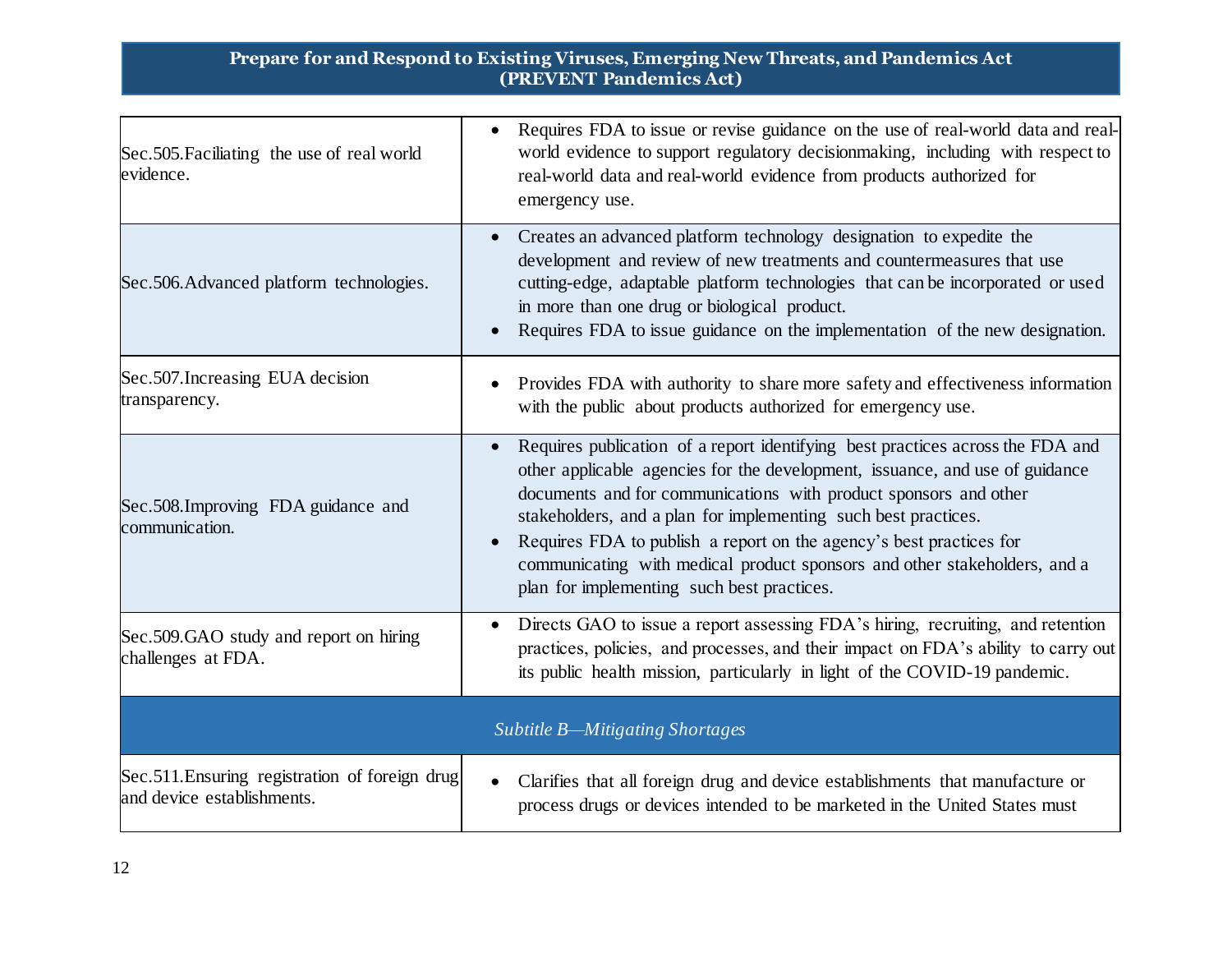|                                                                     | register with FDA, including products manufactured at an establishment that are<br>not directly imported into the United States.                                                                                                                                                                                                                                                                                                                                                                                                     |
|---------------------------------------------------------------------|--------------------------------------------------------------------------------------------------------------------------------------------------------------------------------------------------------------------------------------------------------------------------------------------------------------------------------------------------------------------------------------------------------------------------------------------------------------------------------------------------------------------------------------|
| Sec.512. Extending expiration dates for<br>certain drugs.           | Requires FDA to issue or revise guidance to address recommendations for drug<br>sponsors regarding the submission of stability data in applications and<br>establishing the longest feasible expiration dates supported by such data, in<br>order to help mitigate or prevent potential drug shortages.<br>Requires FDA to issue a report on the number and type of drugs for which the<br>Secretary has requested a labeling change to extend the expiration date and<br>information related to the circumstances of such requests. |
| Sec.513. Unannounced foreign facility<br>inspections pilot program. | Requires FDA to conduct a pilot program to increase the conduct of<br>$\bullet$<br>unannounced inspections of foreign drug facilities, and issue a report to evaluate<br>any differences between unannounced and announced inspections, barriers to<br>conducting unannounced inspections, and challenges to achieving parity<br>between domestic and foreign human drug establishment inspections.                                                                                                                                  |
| Sec.514. Combatting counterfeit devices.                            | Strengthens FDA enforcement authority against, and increases the penalties for,<br>selling counterfeit medical devices, including personal protective equipment, in<br>the United States.                                                                                                                                                                                                                                                                                                                                            |
| Sec.515.Strengthening medical device<br>supply chains.              | Requires manufacturers of certain critical medical devices to develop, maintain,<br>and implement a redundancy risk management plan (which are currently<br>required for drug manufacturers) to help ensure that supply chains for such<br>devices are more resilient.                                                                                                                                                                                                                                                               |
| Sec.516. Preventing medical device<br>shortages.                    | Expands the circumstances when shortage notifications are required for medical<br>devices to include circumstances that are likely to lead to a meaningful<br>disruption in the supply of a device, or a shortage of the device or other<br>reasonably substitutable devices.                                                                                                                                                                                                                                                        |